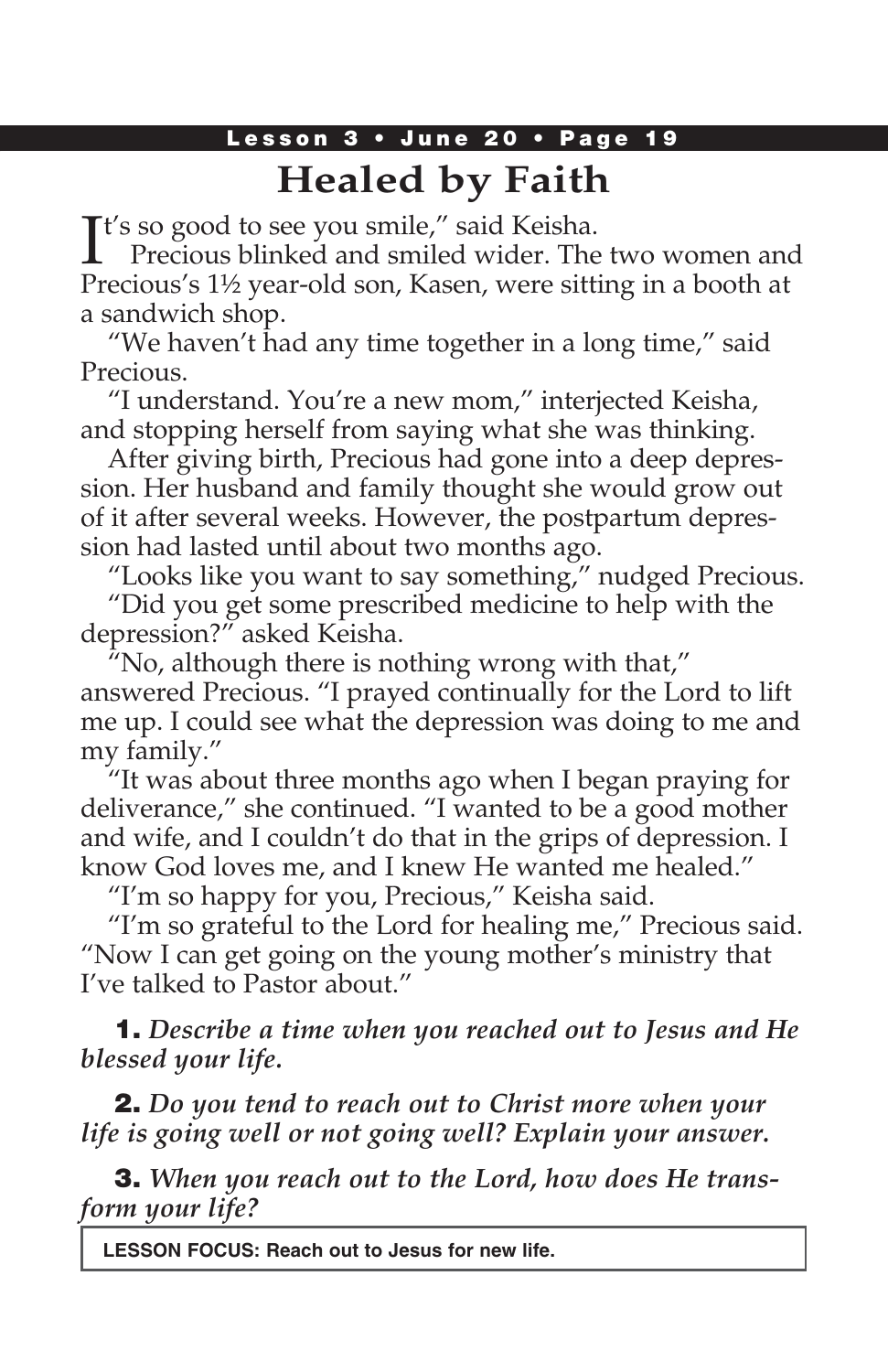# The Synagogue Leader's Request

### *Matthew 9:18-19, KJV*

**18 While he spake these things unto them, behold, there came a certain ruler, and worshipped him, saying, My daughter is even now dead: but come and lay thy hand upon her, and she shall live.**

**19 And Jesus arose, and followed him, and so did his disciples.**

*Matthew 9:18-19, NIV*

**18While he was saying this, a synagogue leader came and knelt before him and said, "My daughter has just died. But come and put your hand on her, and she will live." 19Jesus got up and went with him, and so did his disciples.**

An anxious local official came and prostrated himself in Jesus' presence as a sign of deep respect. The Gospels of Mark and Luke also have an account of this story, and they both mention that the man's name was Jairus.

When Jairus fell at Jesus' feet, he acknowledged in a dramatic, moving way that he was pleading before a person of unusual power and social standing. This was a remarkable public demonstration of both Jairus's need and his recognition of Jesus' amazing aptitudes and abilities.

 Mark and Luke's longer accounts note that while Jesus was accompanying Jairus, messengers came from his house to say the girl had died (Mark 5:35; Luke 8:49). In Matthew's condensed version, the story begins with Jairus falling before Jesus and saying, "My daughter has just died. But come and put your hand on her, and she will live" (Matt. 9:18). Jairus believed that Jesus could restore his daughter's life. At this moment, Jesus had been sitting, the normal posture of a Jewish teacher while giving instruction. Jairus's remarkable display of faith was enough to move the Savior to get up with His disciples and go with this official.

### 4. *What prompted the religious official to come to Jesus for help?*

5. *How did Jesus respond to the religious official's request?*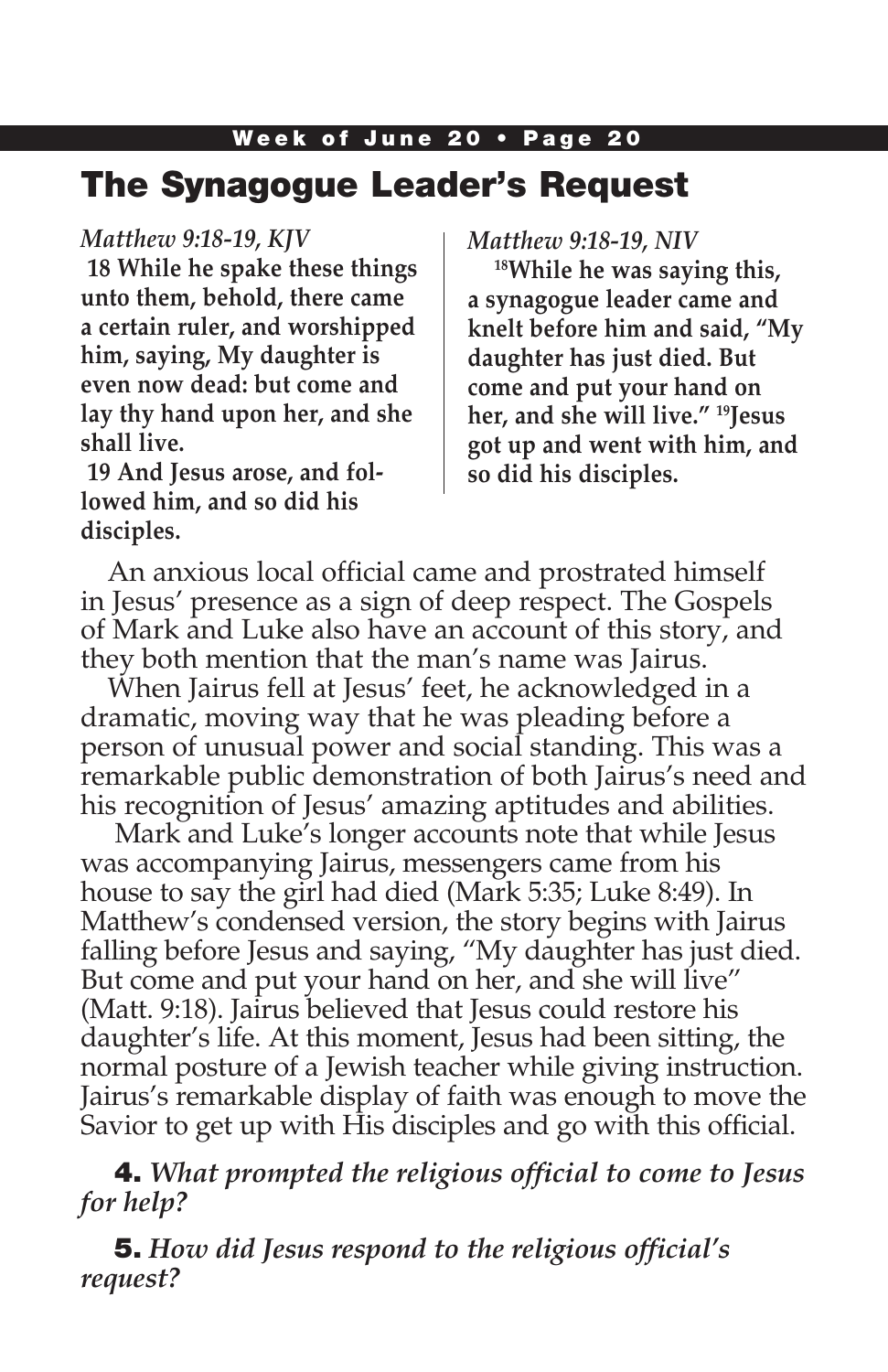## Week of June 20 • Page 21 The Healing of a Hemorrhaging Woman

#### *Matthew 9:20-22, KJV*

**20 And, behold, a woman, which was diseased with an issue of blood twelve years, came behind him, and touched the hem of his garment:**

**21 For she said within herself, If I may but touch his garment, I shall be whole.**

**22 But Jesus turned him about, and when he saw her, he said, Daughter, be of good comfort; thy faith hath made thee whole. And the woman was made whole from that hour.**

#### *Matthew 9:20-22, NIV*

**20Just then a woman who had been subject to bleeding for twelve years came up behind him and touched the edge of his cloak. 21She said to herself, "If I only touch his cloak, I will be healed."**

**22Jesus turned and saw her. "Take heart, daughter," he said, "your faith has healed you." And the woman was healed at that moment.**

While Jesus and His disciples were accompanying Jairus to his house, within the crowd was a woman who suffered from some sort of bleeding problem. The underlying Greek verb likely indicates the woman was plagued by chronic hemorrhaging, which had lasted for 12 years.

The woman's physical discomfort wasn't the only pain she had to endure. She also would have had to withstand rejection from her fellow Jews. This is because the law excluded someone with her sickness from religious ceremonies and social events. Added to the problem of isolation and loneliness was the financial drain of medical bills.

As Jesus made His way to the home of Jairus, the woman reasoned that He was her only hope of being healed. So, in a bold act of faith, which defied the contemporary norms of behavior, the woman came up behind Jesus and touched His clothing.

The woman believed that, as a result of her action, she would be "healed" (vs. 21). The underlying Greek verb refers to being delivered. It is the same term used in the New Testament for those who are rescued from turmoil,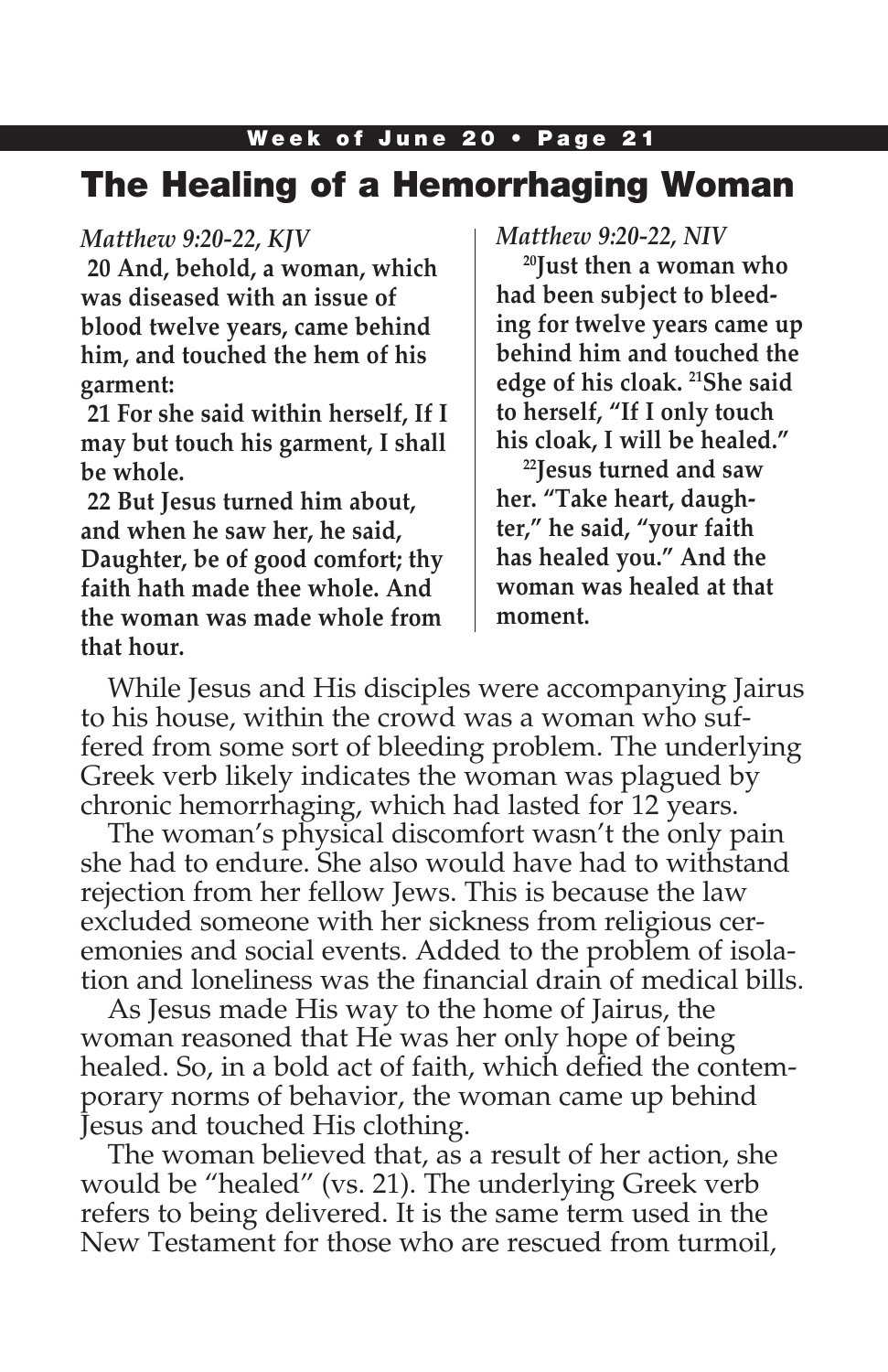#### Week of June 20 • Page 22

along with others who are saved from sin. Most likely, Matthew had both connotations in mind with respect to the woman. Her encounter with Jesus resulted in the woman being restored both physically and spiritually.

Both Mark (5:30-33) and Luke (8:45-46) add the poignant scene in which Jesus asked, "Who touched me?"—which was followed by His statement, "Someone touched me; I know that power has gone out from me" (Luke 8:46). The woman, realizing that she could no longer remain hidden, fell frightened and trembling at Jesus' feet (Mark 5:33; Luke 8:47).

Jesus responded to the woman with kindness and grace. He reassuringly addressed the woman as "daughter" and encouraged her with the words, "Take heart" (Matt. 9:22).

Next, Jesus declared that the woman's faith had healed her. The same Greek verb used in verse 21 occurs again in verse 22. The outtake is that the woman's healing affected her entire self.

6. *Why did the woman approach Jesus?*

7. *What response from Jesus did the woman receive?*

# The Restoration of a Dead Girl to Life

*Matthew 9:23-26, KJV*

**23 And when Jesus came into the ruler's house, and saw the minstrels and the people making a noise,**

**24 He said unto them, Give place: for the maid is not dead, but sleepeth. And they laughed him to scorn.**

**25 But when the people were put forth, he went in, and took her by the hand, and the maid arose.**

**26 And the fame hereof went abroad into all that land.**

*Matthew 9:23-26, NIV*

**23When Jesus entered the synagogue leader's house and saw the noisy crowd and people playing pipes, 24he said, "Go away. The girl is not dead but asleep." But they laughed at him. 25After the crowd had been put outside, he went in and took the girl by the hand, and she got up. 26News of this spread through all that region.**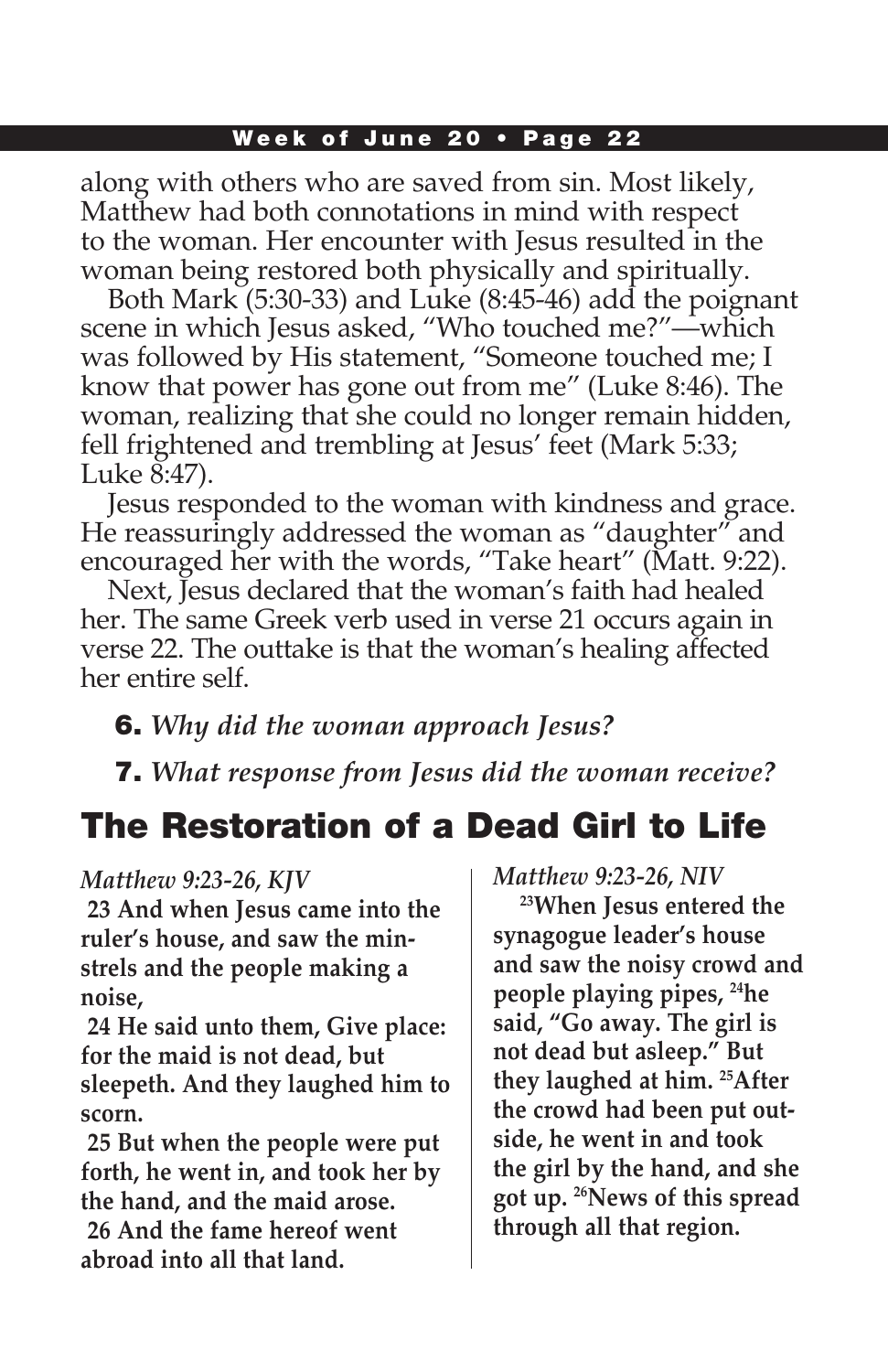#### Week of June 20 • Page 23

 By the time the group arrived at the home of Jairus, a group of professional mourners had gathered to wail and play dirges on their "pipes," or flutes. Indeed, so many mourners had come to the house that the commotion became quite "noisy" (vs. 23). They may have been chanting and clapping, or pulling their hair, tearing their clothes, and beating their chests.

In keeping with the custom of the day, these mourners would accompany a funeral procession to the burial site of the deceased. Also, those who could afford it would pay individuals to deliver eulogies all along the route to the grave. These practices were considered the proper way to pay respect for the household's lost family member.

Jesus questioned why these people were making such a commotion, especially since the parents' daughter was "not dead but asleep" (vs. 23). The mourners ridiculed Jesus, perhaps concluding that He was crazy. The Greek word translated "laughed" (vs. 24) is used only here and in the parallel Gospel accounts in the New Testament. But Jesus was not crazy; He knew the girl's condition was only temporary.

Jesus "put" the mourners "outside" (vs. 25) of the house before He went to see the dead girl. According to Mark 5:40, Jesus took the girl's parents, along with Peter, James, and John, into the room where the corpse lay. There, Jesus grasped the girl's lifeless hand and she got up, alive.

As with many of Jesus' miracles, it was impossible to keep "news" of what happened from spreading through the "region" (Matt. 9:26). While Jesus had done things so far that other prophets had done (for example, Elijah raised the widow's son—1 Kings 17:17-24), Jesus would shortly give sight to the blind (Matt. 9:27-31) and speech to the mute (vss. 32-33), so that He could later prove to John's disciples that the Messiah had indeed come (11:4-5).

8. *What did Jesus do with the crowd of lamenters He encountered?*

9. *How did Jesus restore the girl to life?*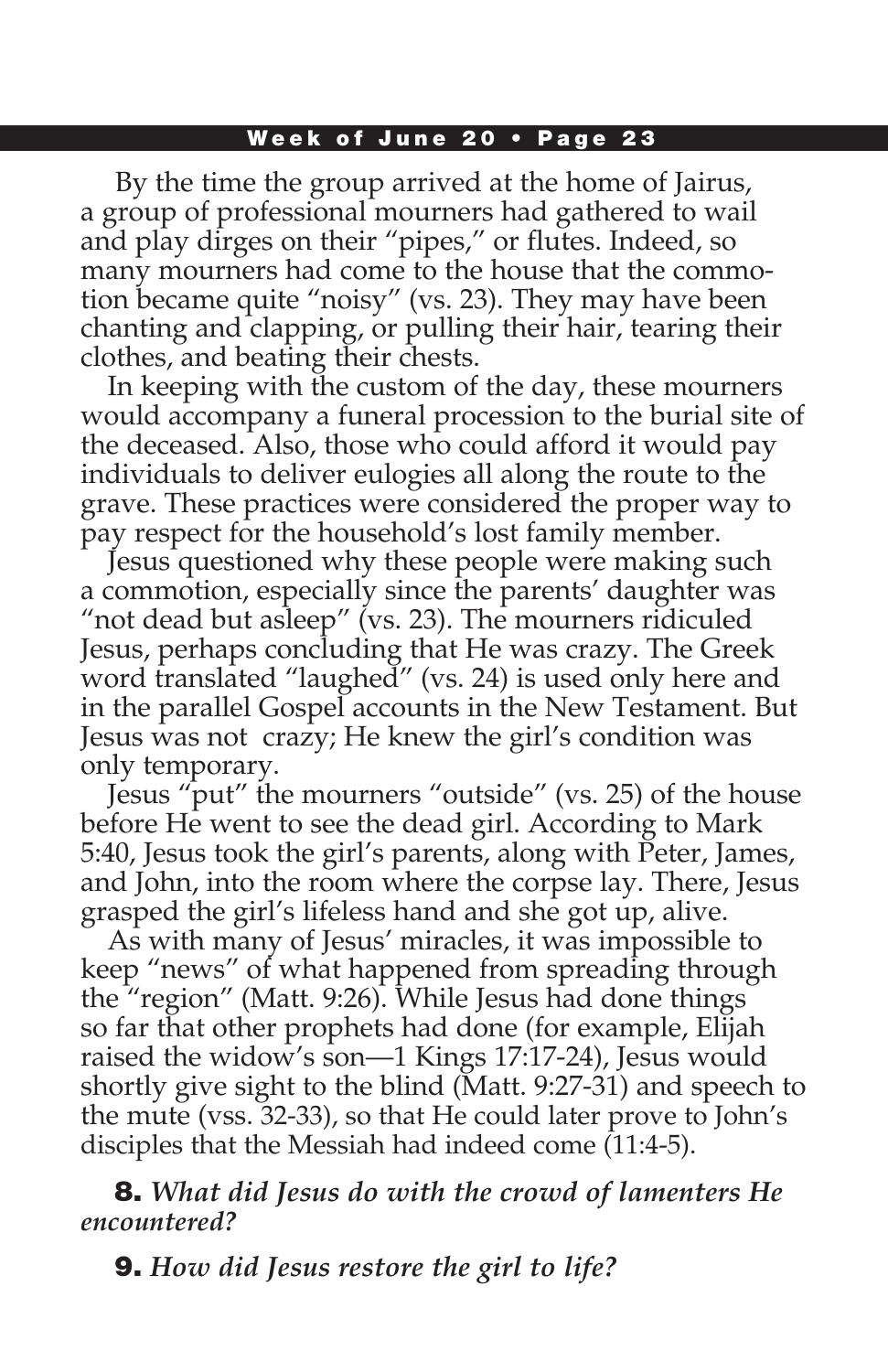## Come to Jesus

When you open the New Testament, the first words you read were penned by Matthew, who was an eyewitness to the earthly ministry of Jesus. At the time of their first meeting, Matthew was a tax collector, an occupation loathed by the Jewish community, particularly because tax collectors were in service of the Roman government and most of them were corrupt in their dealings with the Jews.

Quite possibly, Matthew was wealthier than most other Jews and enjoyed luxuries unavailable to them. His privileged status could have further alienated him, and when he became a follower of Jesus, the other disciples, no doubt, initially regarded him with suspicion and disdain.

As a disciple of Jesus, Matthew no longer focused his life on money and on dreams of living affluently. Instead, he became dependent on the charity of others while living with others with whom he would never have socialized. Matthew was now learning and sharing the teachings of his Master, Jesus. Before, Matthew worked for himself; now, he lived a dynamic life with a divine purpose.

Not surprisingly, therefore, Matthew filled his Gospel with stories of people from all walks of life who reached out to Jesus and found a new life in Him, just as he had. His Gospel and the stories he tells impress upon us that reaching out to Jesus not only is an expression of our need for Him but also that we have a marvelous life in Him when we do.

"Come to me, all you who are weary and burdened," Jesus said to Matthew and us, "and I will give you rest" (Matt. 11:28).

10. *What compels people to want to reach out to Jesus?*

11. *Why do you believe Jesus beckons us to reach out to Him?*

12. *When we do come to Jesus, why do we invariably live a new life?*